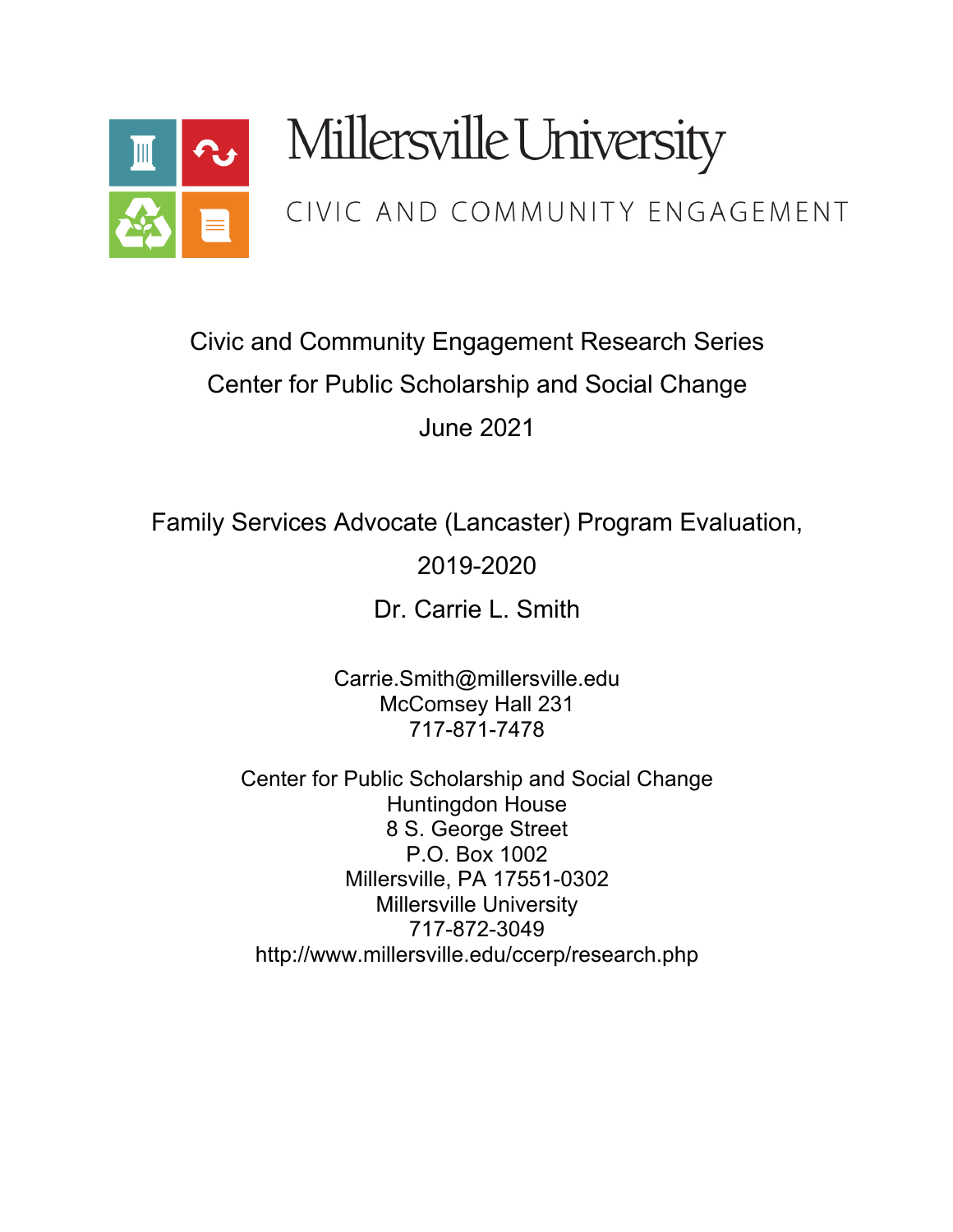#### **INTRODUCTION**

In this report, we provide a program evaluation of the effectiveness of Lancaster County's Family Services Advocate (FSA) program. Currently, the FSA program consists of one full-time paid staff member, who is housed at Compass Mark. The FSA is jointly funded by the Lancaster County Prison and a Human Services Block Grant (HSBG). Funds are set aside from the category of Human Services Development Fund (HSDF) within HSBG to support the FSA program. In addition to the HSBG, the Lancaster County Prison Store Fund also provides funding for the FSA program. A key job responsibility of the FSA, among others, is to provide access to needed services for children whose parents are presently incarcerated. For this program evaluation, we examine two aspects of the program: contact with clients and ability to provide clients with access to needed services. This program evaluation covers the fiscal year 2019– 2020, which runs from July 1 through June 30.

This report consists of four main sections. First, we report on the demographics of all clients referred to the program. While the FSA program is unable to establish contact with all client referrals, it is important to keep track of referral demographics. Currently, we lack an accurate county-wide picture of children whose parents are presently incarcerated, as well as their backgrounds and needs. Collecting the demographics of all clients referred to the program helps provide some sense of the larger county-wide picture. Second, we report on the demographics of all clients for whom intake was conducted. Third, we focus specifically on clients for whom intake was conducted and for whom there was a 90-days follow up. Here, we track the effectiveness of the FSA program over the 90-days period to assess whether the clients' needs were met. Finally, we close this report with recommendations and suggestions for improving data collection procedures, as well as the program itself.

# **DEMOGRAPHICS OF CLIENTS REFERRED TO THE PROGRAM**

In this section, we provide a detailed look at the backgrounds and demographic information for all clients referred to the program. For fiscal year 2019–2020, 228 children were referred to the program.

#### Clients' Age

We did not have information on the child's age for 14 children. Of the remaining 214 children, 65 (30.4%) were five years old and younger. Eighty-eight (41.1%) were between six and 12 years old, while the remaining 61 (28.5%) were between 13 and 18 years old (see Table 1 and Figure 1 on the next page).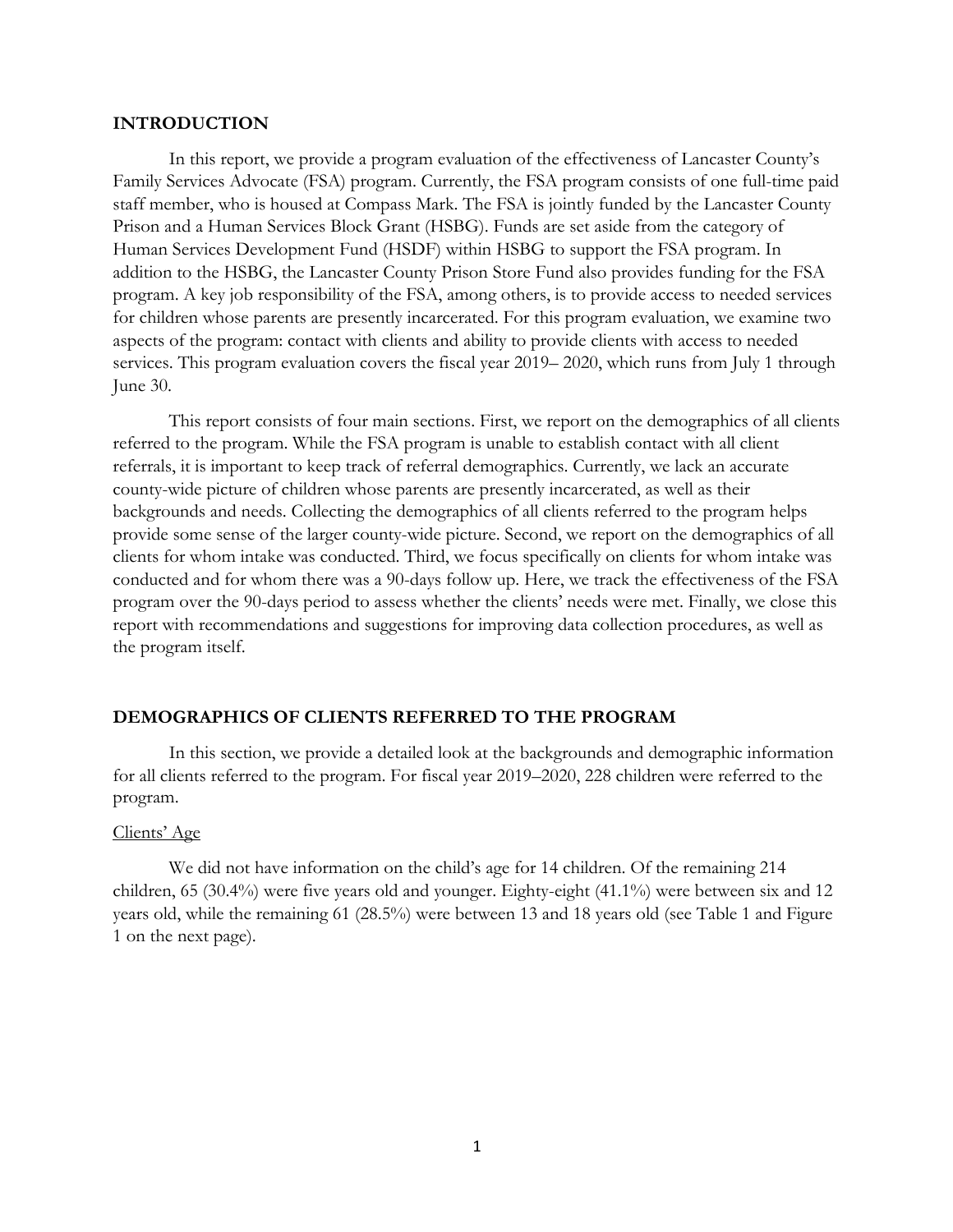| Table 1               |     | Age of Children (N=214; information not available for 14 children) |  |  |
|-----------------------|-----|--------------------------------------------------------------------|--|--|
| Age Range             |     | Number of Children (percentage in parentheses)                     |  |  |
| 5 years old and below | 65  | $(30.4\%)$                                                         |  |  |
| 6 to 12 years old     | 88  | $(41.1\%)$                                                         |  |  |
| 13 to 18 years old    | 61  | $(28.5\%)$                                                         |  |  |
|                       | 214 | $(100\%)$                                                          |  |  |



# Clients' Racial and Ethnic Backgrounds

Out of the 228 children referred to the program, 112 (49.1%) were white, 56 (24.6%) were Latino/a, and 56 (24.6%) were African American. The remaining four (1.8%) children were of "other" racial and ethnic background (see Figure 2 on the next page).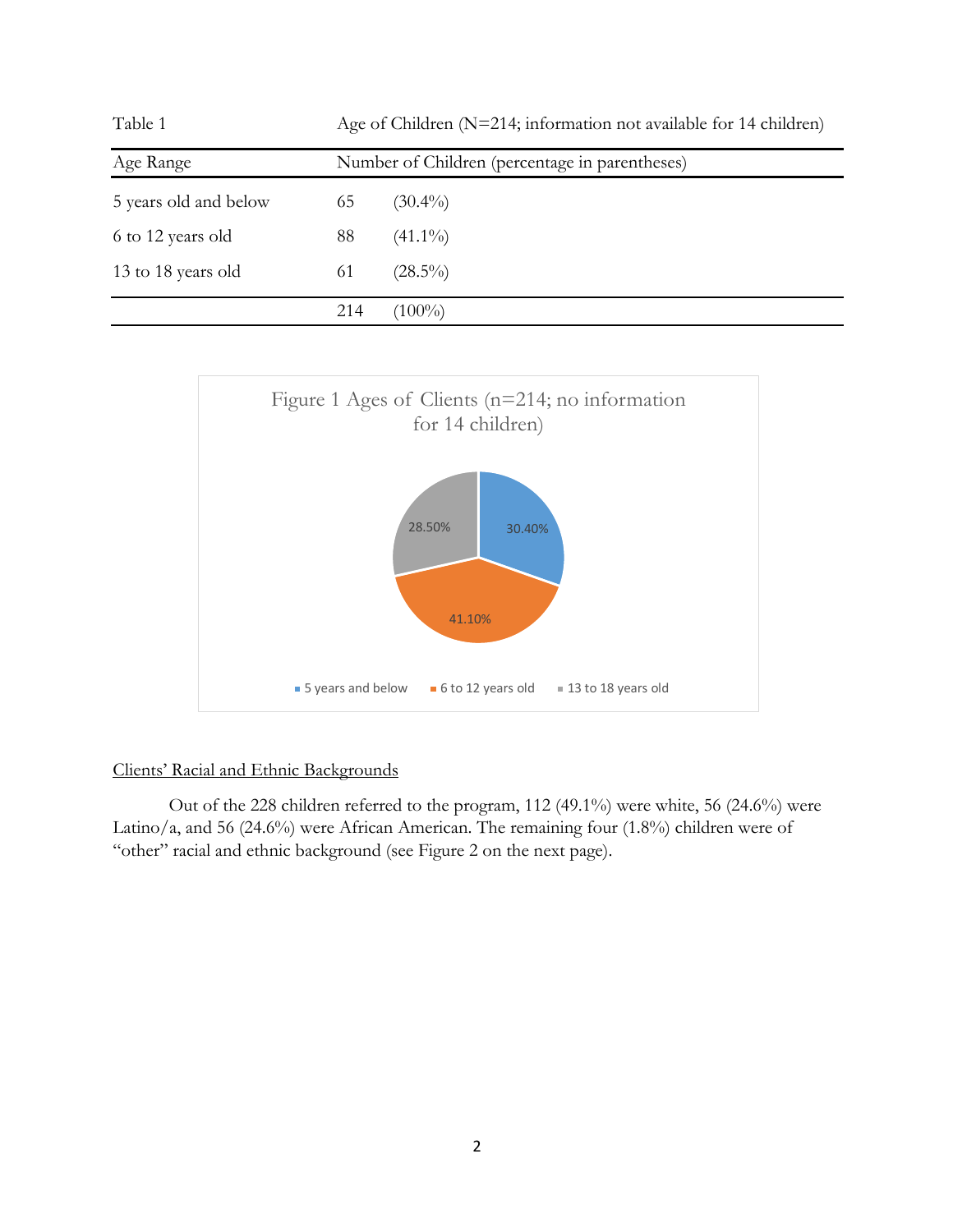

# Clients' Sex

For 2019–2020, we did not have gender information for four children. Of the remaining 224 children, 105 (46.9%) of the children were male and 119 (53.1%) were female (see Figure 3).



# Sex of Incarcerated Parent

For the sex of the incarcerated parent, out of the 228 clients, 117 (51.3%) of the children's fathers were incarcerated, 109 (47.8%) of the children's mothers were incarcerated, and 2 (0.9%) children had both parents incarcerated (see Figure 4 on the next page).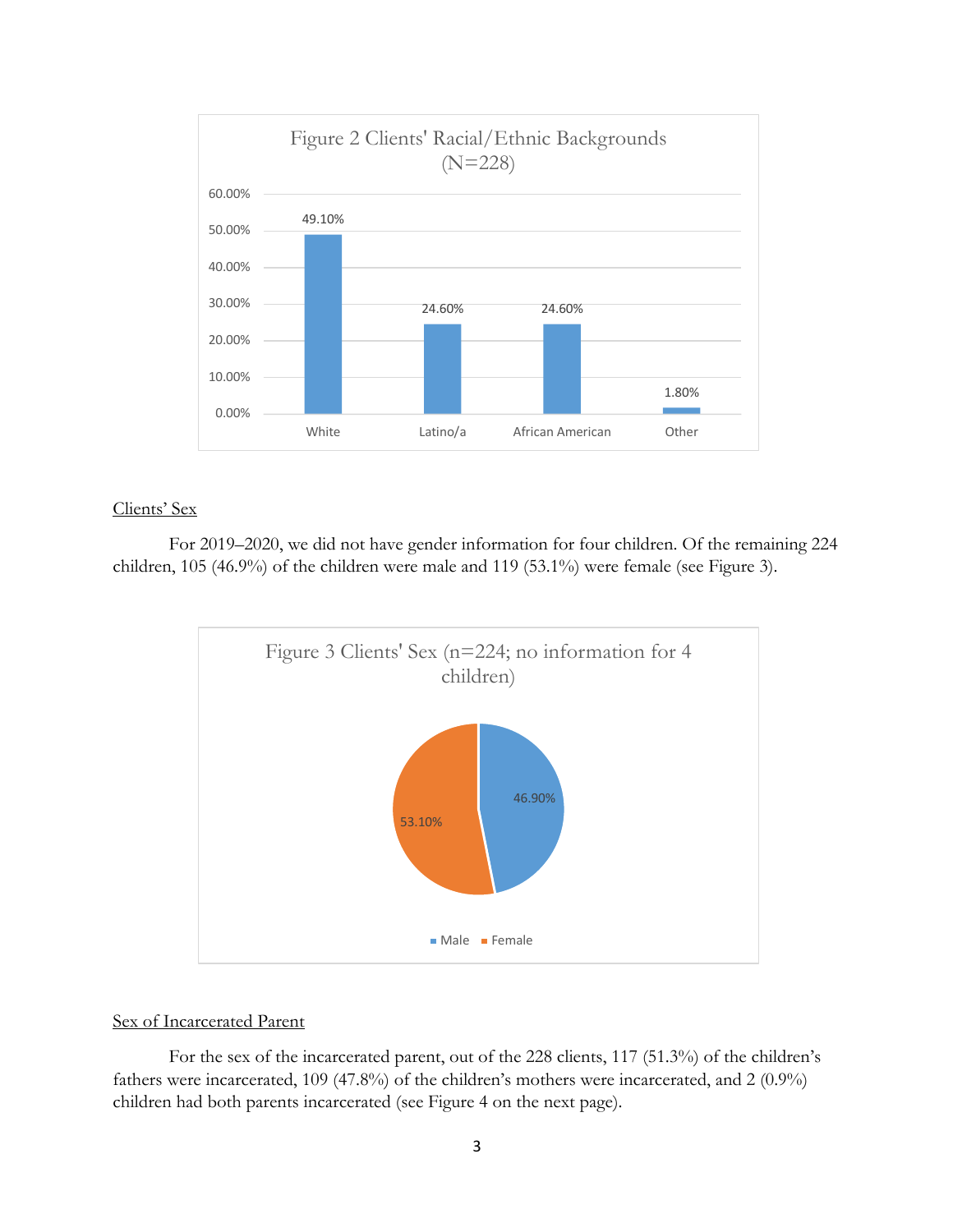

# Clients' Residence and Location

Of the 228 children referred to the program, we did not have information for 24 of them. Of the remaining 204 children, 63 (30.9%) were from the School District of Lancaster, 22 (10.8%) were from the Solanco School District, and 23 (11.3%) children were not yet attending school. Children also attended the following school districts: Cocalico, Columbia Borough, Conestoga Valley, Donegal, Eastern Lancaster County, Elizabethtown Area, Ephrata, Hempfield, Lampeter-Strasburg, Manheim Central, Manheim Township, Penn Manor, Pequea Valley, Warwick, and New Providence School District. Of note, 25 (12.3%) children were attending school outside of the county, but their parent(s) were incarcerated in Lancaster County. As with the previous program evaluations, while a large percentage of the children were from the School District of Lancaster, the phenomenon of children with an incarcerated parent is by no means a "Lancaster City problem." Children with an incarcerated parent lived and attended schools across the county (see Figure 5 on the next page).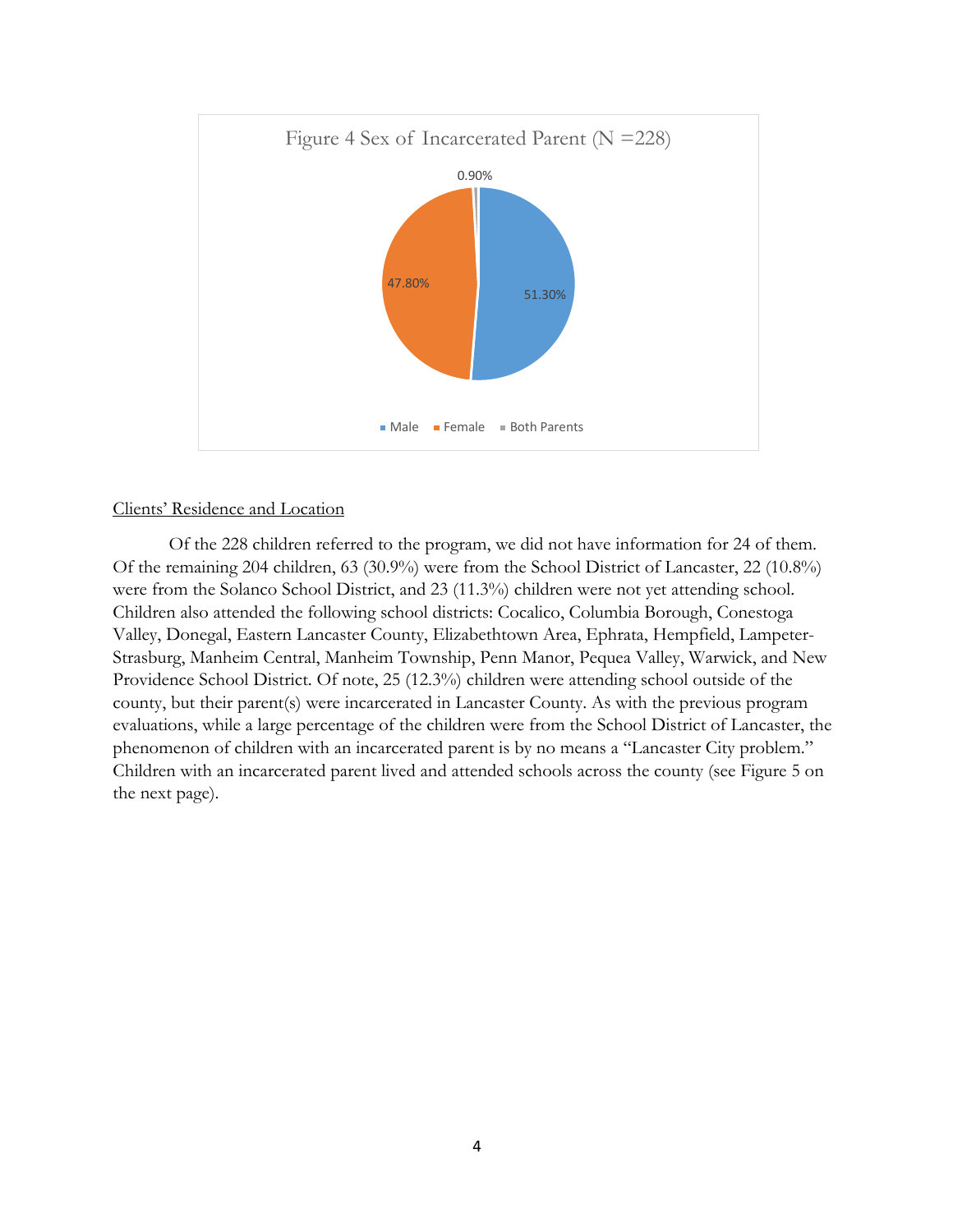

# Primary Caretakers

Mothers and grandmothers were the largest category of primary caregivers for the children referred to this program (78; 34.4% in each category respectively). 38 (16.7%) of the children had their father as their primary caregiver. Other primary caregivers also included aunts, grandparents, and grandfathers (see Figure 6 below). We did not have information on one child's primary caretaker. It should be noted that the majority of primary caregivers are women – mothers, grandmothers, and aunts make up 71.9% of the primary caregivers for this group of children. While fathers and grandfathers are serving as primary caregivers, the impact of incarceration remains gendered as women are more likely to shoulder the primary responsibility of child rearing.

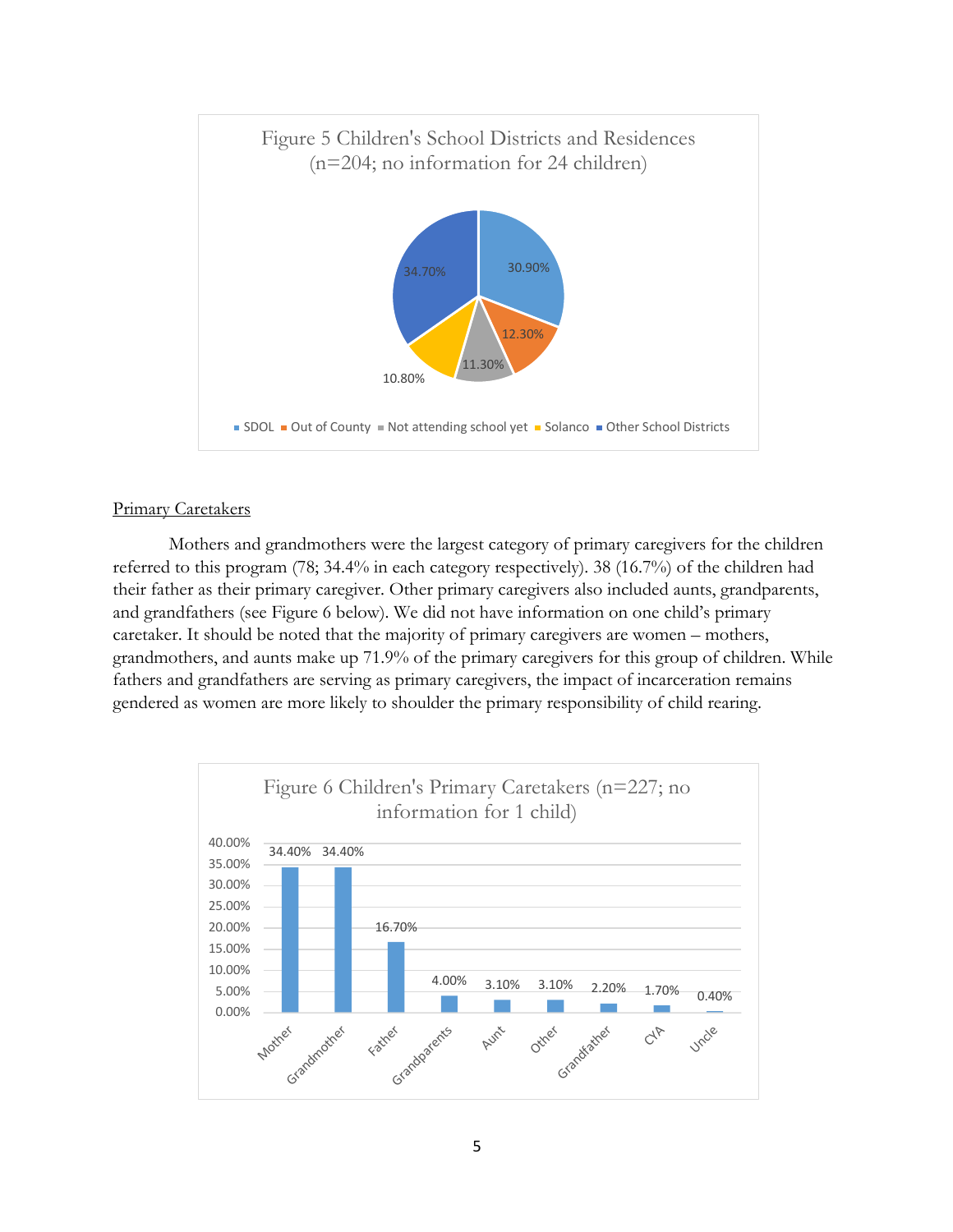# Program's Referral Sources

For 2019-2020, most of the referrals were made through the FSA's visits to the county prison (212; 93.0%). Twelve (5.3%) referrals were made through the schools, while 4 (1.8%) referrals were made through the community and community organizations (see Figure 7 below).



# **DEMOGRAPHICS OF CLIENTS FOR WHOM INTAKE WAS CONDUCTED**

In this section, we provide a detailed look at the backgrounds and demographic information for the clients for whom intake and case management was conducted. It can be difficult to reach clients, and the FSA works diligently to do so. For each referral, the FSA makes three attempts to establish contact. For fiscal year 2019-2020, contact was established, and intake and case management conducted, for 153 (67.1%) of the original 228 clients referred to the program.

# Clients' Age

Of these 153 children, we did not have age information for nine children. Of the remaining 144 children, 39 (27.1%) were five years old and younger. Fifty-five (38.2%) were between six and 12 years old, while the remaining 50 (34.7%) were between 13 and 18 years old (see Table 2 and Figure 8 on the next page).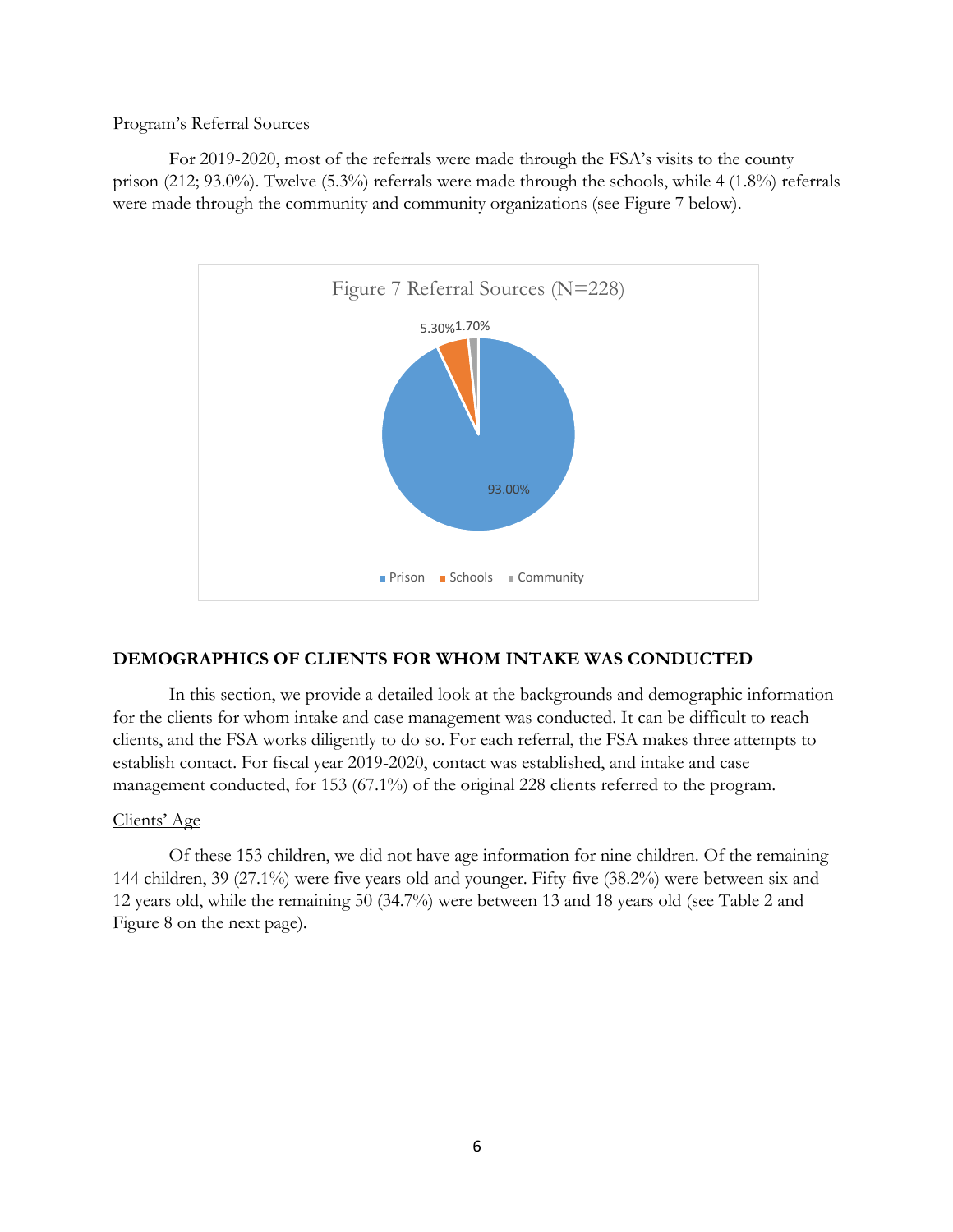| Table 2               |     | Age of Children (n=144; no information for nine children) |  |  |
|-----------------------|-----|-----------------------------------------------------------|--|--|
| Age Range             |     | Number of Children (percentage in parentheses)            |  |  |
| 5 years old and below | 39  | $(27.1\%)$                                                |  |  |
| 6 to 12 years old     | 55  | $(38.2\%)$                                                |  |  |
| 13 to 18 years old    | 50  | $(34.7\%)$                                                |  |  |
|                       | 144 | $(100\%)$                                                 |  |  |



# Clients' Racial and Ethnic Backgrounds

Out of the 153 children for whom intake and case management were conducted, 78 (51.0%) were white, 38 (24.8%) were Latino/a, and 33 (21.6%) were African American. The remaining four (2.6%) children were of "other" racial and ethnic background (see Figure 9 on the next page).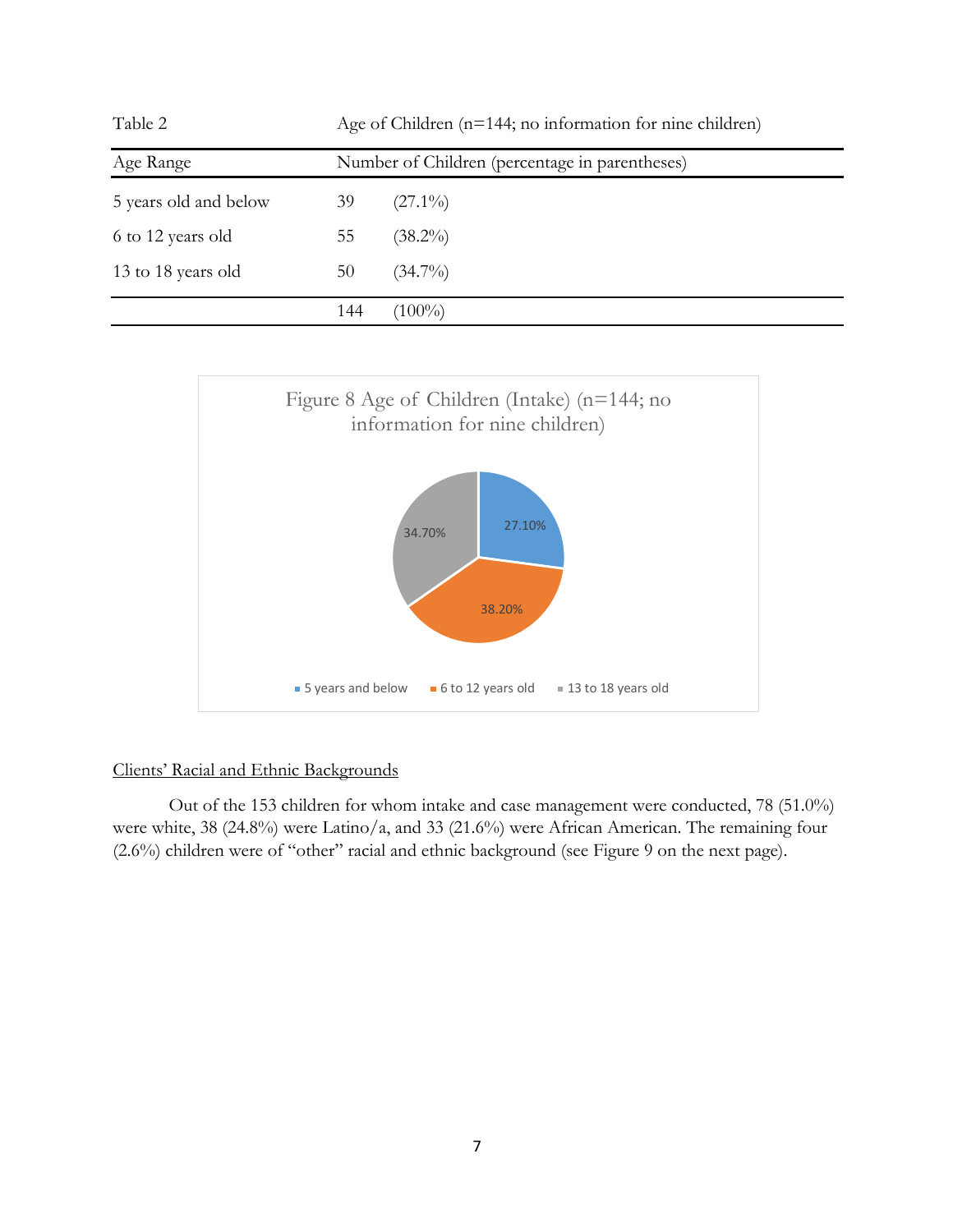

# Clients' Sex

Of the 153 children in the intake group, we did not have sex information for four children. Of the remaining 149 children, 68 (45.6%) of the children were male and 81 (54.4%) were female (see Figure 10 below).

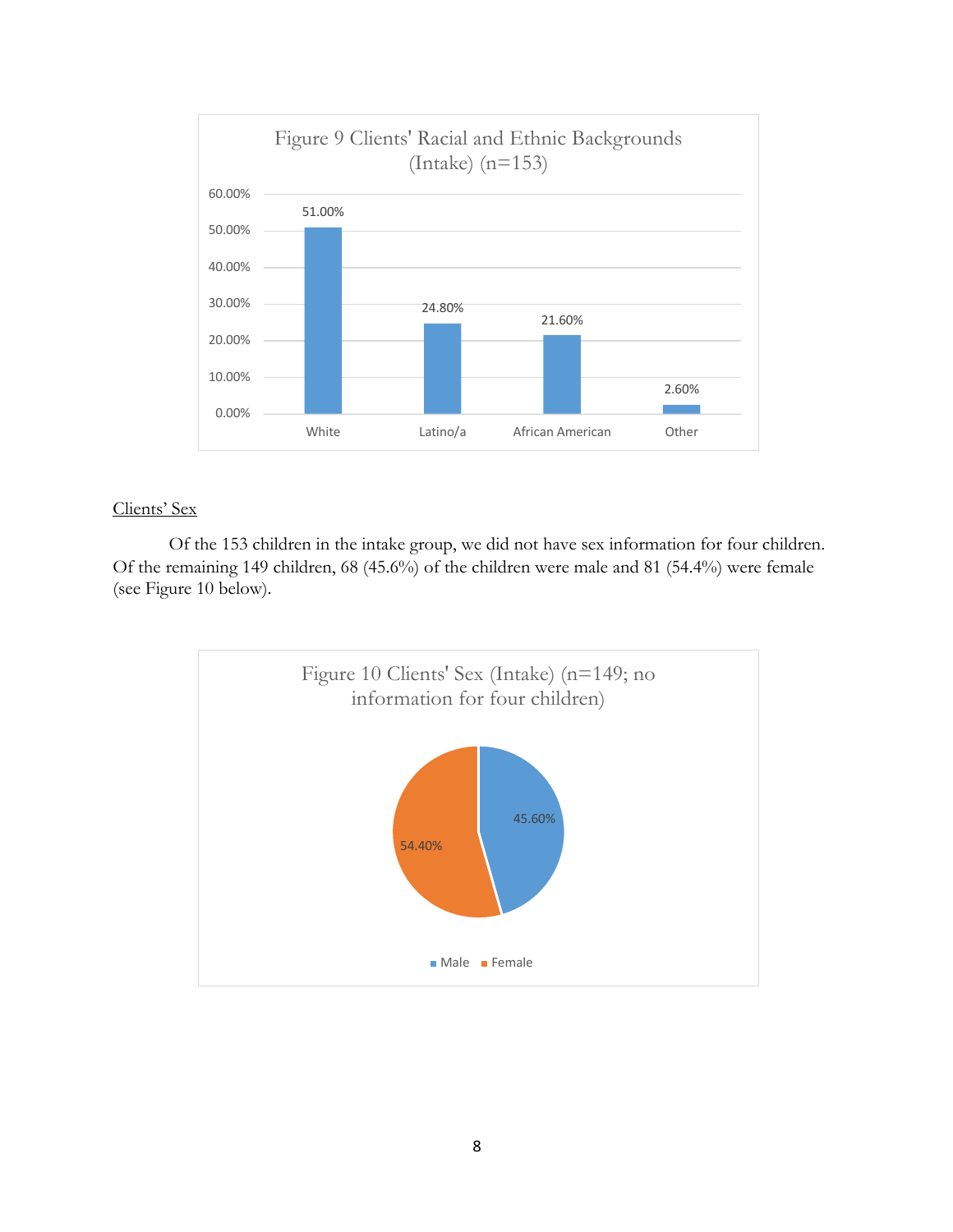# Sex of Incarcerated Parent

For the sex of the incarcerated parent, 79 (51.6%) of the children's fathers were incarcerated, 73 (47.7%) of the children's mothers were incarcerated, and one (0.7%) child had both parents incarcerated (see Figure 11 below).



# Clients' Residence and Location

We did not have information for nine children's residence and location. Of the remaining 144 children in the intake group, 45 (31.3%) were from the School District of Lancaster, 20 (13.9%) were not yet attending school, 18 (12.5%) were from the Solanco School District, and 18 (12.5%) lived outside the county. Children also attended the following school districts: Columbia Borough, Conestoga Valley, Donegal, Eastern Lancaster County, Elizabethtown, Ephrata, Manheim Central, Manheim Township, Penn Manor, Pequea Valley, and New Providence. As with the referral group, while a large percentage of the children were from the School District of Lancaster, the phenomenon of children with an incarcerated parent is by no means a "Lancaster City problem." Children with an incarcerated parent lived and attended schools across the county (see Figure 12 on the next page).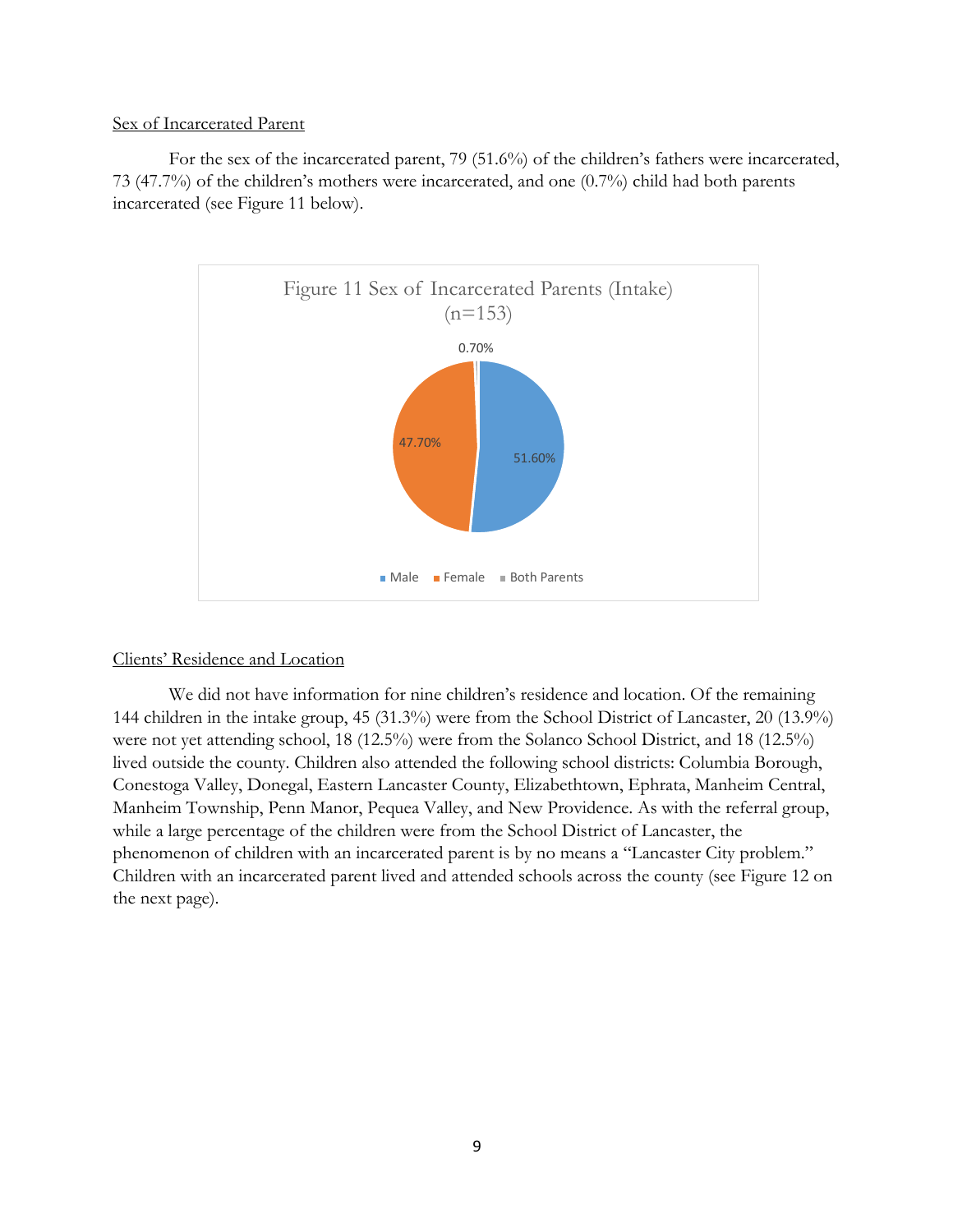

# Primary Caretakers

Grandmothers were the largest category of primary caregivers for the children in the intake group (60; 39.2%), while mothers were the second largest category (48; 31.4%). The third largest category of primary caregivers were fathers (25; 16.3%) (see Figure 13 below).



## Program's Referral Sources

Finally, in terms of referral sources, the majority of the children in the intake group were referred through the FSA's visits to the prison (141; 92.2%). Eight (5.2%) of the children were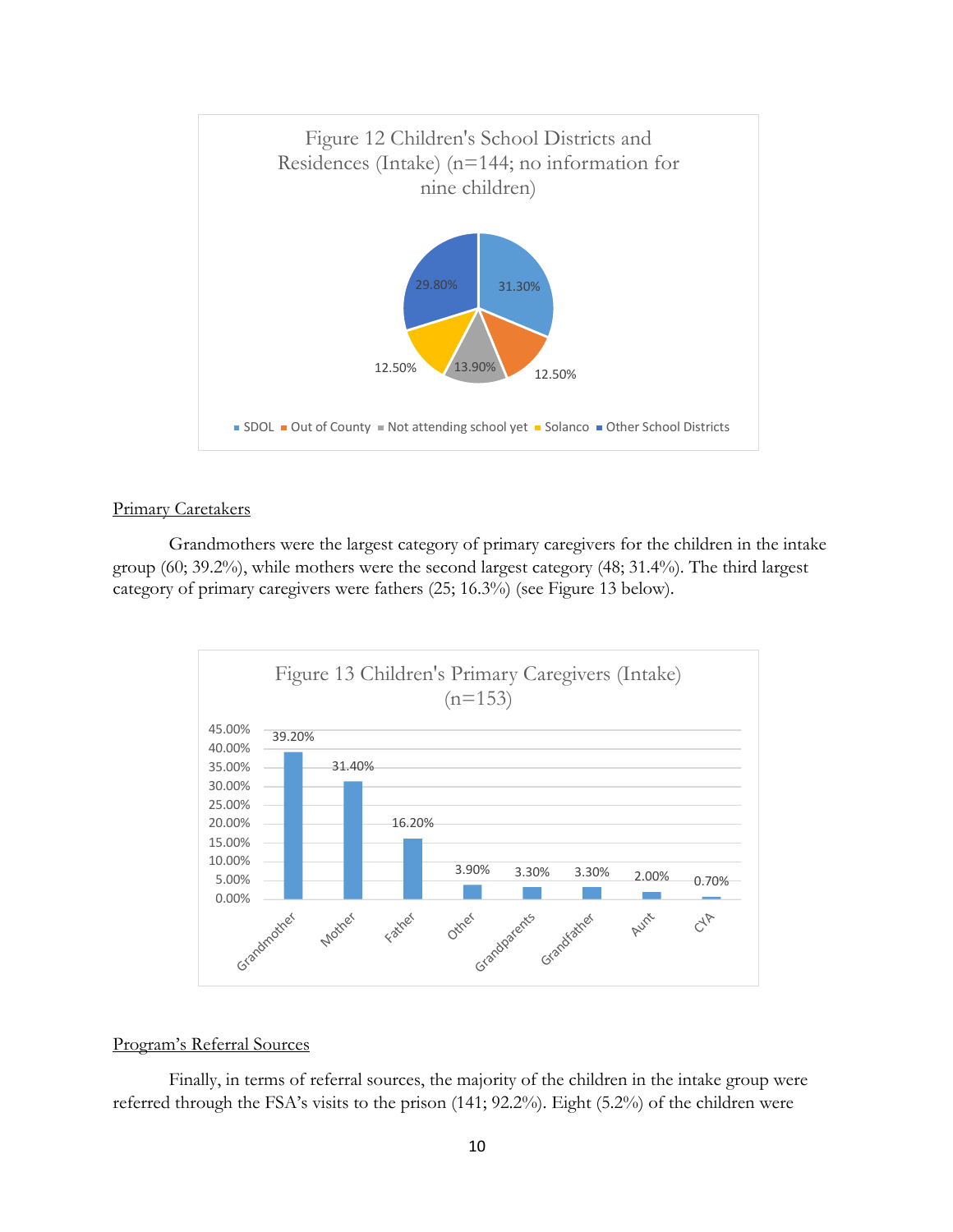referred through the schools, while four (2.6%) were referred through the community and community organizations (see Figure 14 below).



# Comparisons Between All Referrals and Clients for Whom Intake Was Conducted

Generally, the demographics for all referrals and the intake group matched up consistently. Here, we highlight three demographic factors that diverged for the two groups: the ages of the children, and their racial/ethnic backgrounds.

For all referrals, 30.4% of the children were five years old and younger, 41.1% were six to 12 years old, and 28.5% were 13 to 18 years old. For the intake group, a higher percentage of children ages 13 to 18 years old were served, compared to all referrals. By contrast, a lower percentage of children five years old and younger, as well as those ages 6 to 12 years old, had intake conducted compared to all referrals (see Table 3 below).

| Age Range             | All Referrals | Intake   | Differential |
|-----------------------|---------------|----------|--------------|
| 5 years old and below | $30.4\%$      | $27.1\%$ |              |
| 6 to 12 years old     | $41.1\%$      | $38.2\%$ | -            |
| 13 to 18 years old    | $28.5\%$      | $34.7\%$ |              |

| Table 3 | Ages of Children - Comparing All Referrals to Intake Group |  |  |
|---------|------------------------------------------------------------|--|--|
|         |                                                            |  |  |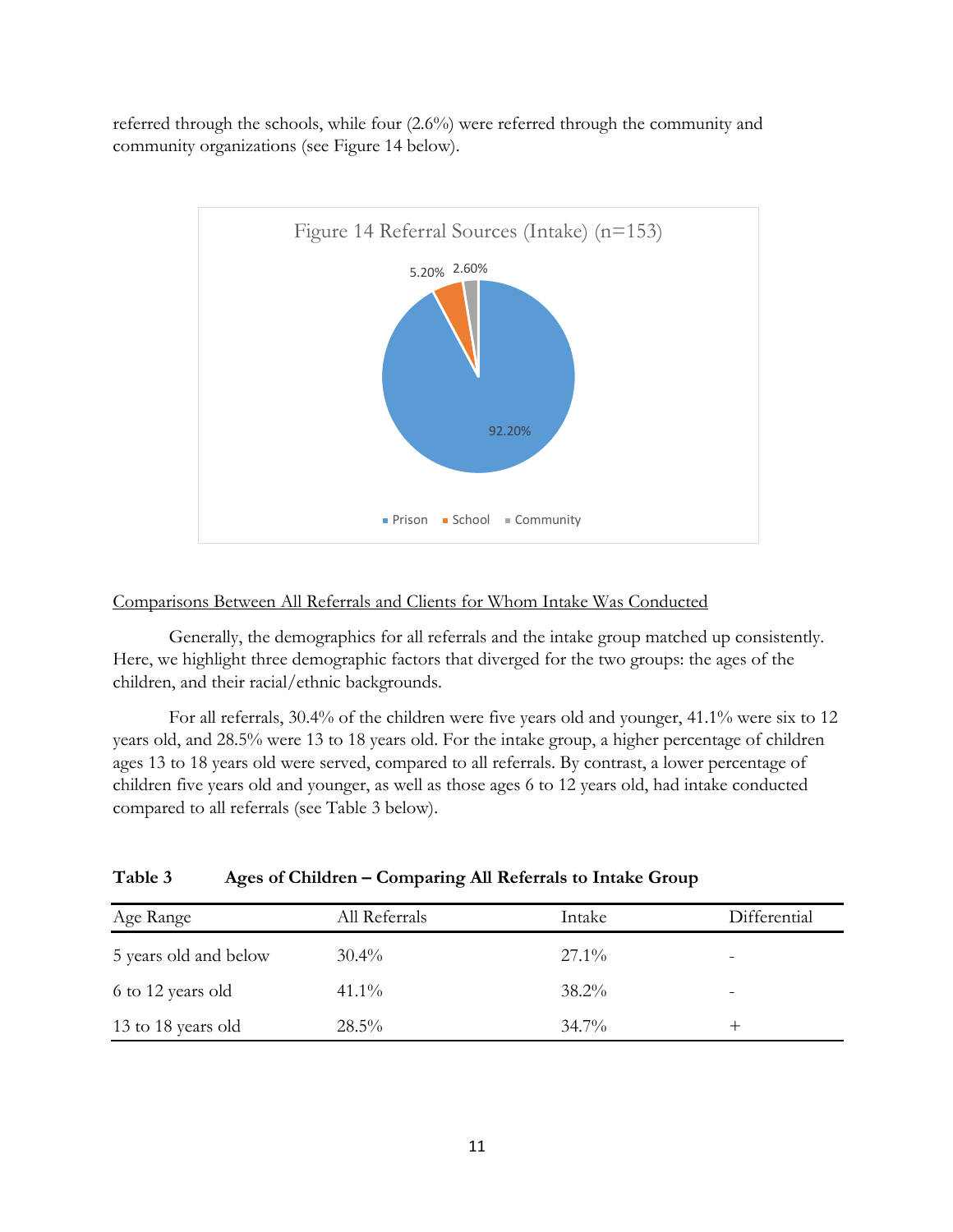The second discrepancy occurred in the demographic of the children's race/ethnicity. For all referrals, 49.1% of the children were White, 24.6% Latino/a, 24.60% African American, and 1.80% Other. In contrast, higher percentages of children in the intake group were White (51.0%) and lower percentages of children were African American (21.6%) (see Table 4 below).

| Race/Ethnicity   | All Referrals | Intake   | Differential          |
|------------------|---------------|----------|-----------------------|
| White            | $49.1\%$      | $51.0\%$ | $^{\mathrm{+}}$       |
| Latino/ $a$      | $24.6\%$      | 24.8%    | Stayed about the same |
| African American | $24.6\%$      | 21.6%    |                       |
| Other            | $1.8\%$       | $2.6\%$  | $^{\mathrm{+}}$       |

**Table 4 Children's Race/Ethnicity – Comparing All Referrals to Intake Group**

Finally, the third discrepancy occurred when comparing the children's primary caretakers. The percentages for all referrals and the intake group were comparable for all categories, except the two most common. For both groups, the two common types of primary caretakers were mothers and grandmothers. However, while grandmothers made up 34.4% of primary caretakers for all referrals, they made up 39.2% of the intake group. In contrast, mothers made up 34.4% of all referrals, but 31.4% of the intake group (see Table 5 below).

| Table 5 | Children's Primary Caretakers - Comparing All Referrals to Intake Group |  |  |  |  |
|---------|-------------------------------------------------------------------------|--|--|--|--|
|---------|-------------------------------------------------------------------------|--|--|--|--|

| Primary Caretaker | All Referrals | Intake   | Differential             |
|-------------------|---------------|----------|--------------------------|
| Mothers           | $34.4\%$      | $31.4\%$ | $\overline{\phantom{0}}$ |
| Grandmothers      | $34.4\%$      | $39.2\%$ |                          |

# **EFFECTIVESS OF FSA PROGRAM IN MEETING CLIENTS' NEEDS**

# Clients' Needs at Intake

One of the main responsibilities of the FSA program is to help children and their primary caregivers access the services they need. To that end, we measure several services that children with incarcerated parents might require. Table 6 (next page) focuses on the intake group of 140 clients and the identified services that they reported needing help accessing.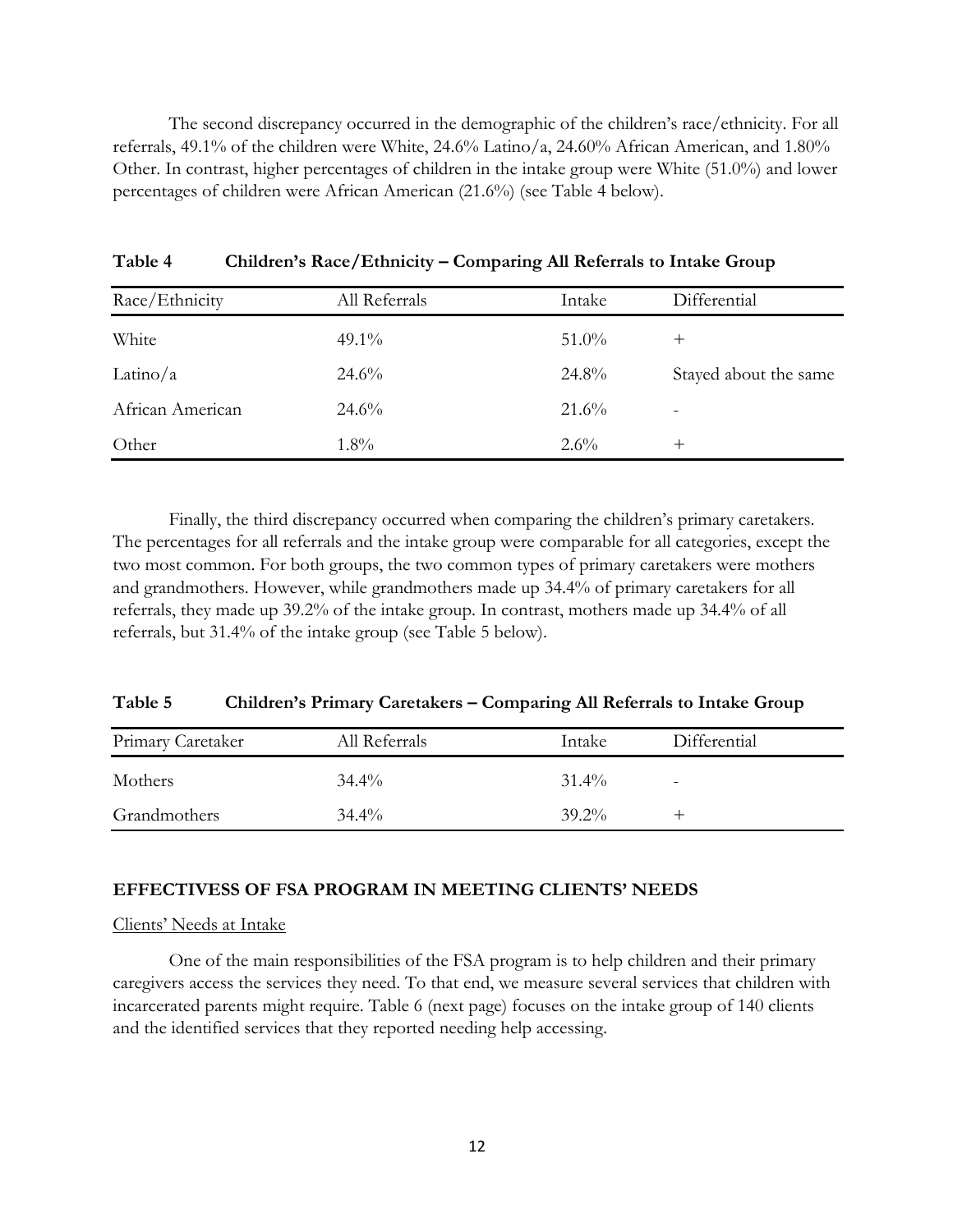| Children's Needs Assessments at Intake (2019-2020) (n=140)<br>Table 6 |                                                                                                    |            |  |  |  |  |
|-----------------------------------------------------------------------|----------------------------------------------------------------------------------------------------|------------|--|--|--|--|
| Need                                                                  | Number of Children Whose Caregivers Requested<br>Access to Service<br>(percentages in parentheses) |            |  |  |  |  |
|                                                                       |                                                                                                    |            |  |  |  |  |
| Access to incarcerated parent                                         | 63                                                                                                 | $(41.2\%)$ |  |  |  |  |
| Establishment of legal guardianship                                   | 52                                                                                                 | $(34.0\%)$ |  |  |  |  |
| Access to advocacy in a school setting                                | 30                                                                                                 | $(27.3\%)$ |  |  |  |  |
| Access to support through CYA                                         | 38                                                                                                 | $(24.8\%)$ |  |  |  |  |
| Access to therapy                                                     | 35                                                                                                 | $(22.9\%)$ |  |  |  |  |
| Access to cash assistance                                             | 32                                                                                                 | $(20.9\%)$ |  |  |  |  |
| Access to health insurance                                            | 28                                                                                                 | $(18.3\%)$ |  |  |  |  |
| Access to food stamps                                                 | 17                                                                                                 | $(11.1\%)$ |  |  |  |  |
| Access to parenting classes                                           | 11                                                                                                 | $(7.2\%)$  |  |  |  |  |
| Access to primary care physician                                      | 10                                                                                                 | $(6.5\%)$  |  |  |  |  |
| Access to food                                                        | 9                                                                                                  | $(5.9\%)$  |  |  |  |  |
| Access to stable housing                                              | 9                                                                                                  | $(5.9\%)$  |  |  |  |  |
| Access to clothing                                                    | $\overline{4}$                                                                                     | $(2.6\%)$  |  |  |  |  |
| Access to domestic violence services                                  | $\overline{2}$                                                                                     | $(1.3\%)$  |  |  |  |  |
| Access to WIC                                                         | $\overline{0}$                                                                                     | $(0.0\%)$  |  |  |  |  |
| More than one service requested                                       | 16                                                                                                 | $(10.5\%)$ |  |  |  |  |
|                                                                       |                                                                                                    |            |  |  |  |  |

Not surprisingly, a large percentage of children in the intake group requested help accessing their incarcerated parent (63; 41.2%) and establishing legal guardianship (52; 34.0%). About a quarter of the children requested help accessing advocacy in a school setting (30; 27.3%) and support through CYA (38; 24.8%). About a fifth of the children requested help accessing therapy (35; 22.9%), cash assistance (32; 20.9%), and health insurance (28; 18.3%). Notably, about a tenth of the children requested help accessing food stamps (17; 11.1%).

Compared to the previous years, we saw increased percentages for help requests in several areas – notably in advocacy in a school setting (which was not assessed during the previous year),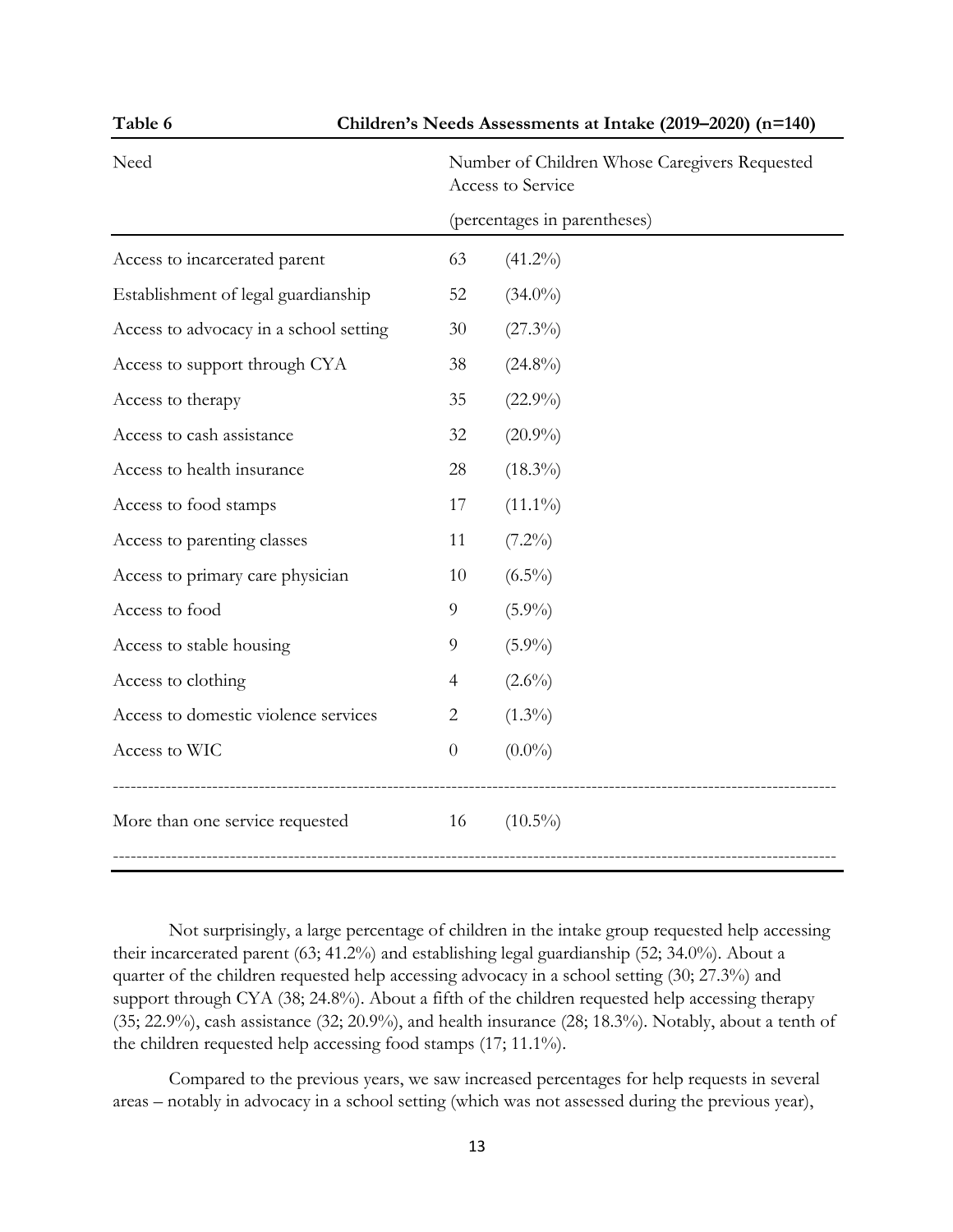support through CYA (from 5.4% last year to 24.8% this year), and establishment of legal guardianship (from 23.1% last year to 34.0% this year). Conversely, we saw decreased percentages for help requests in the areas of access to incarcerated parent (from 73.2% to 41.2%), food stamps (from 51.8% to 11.1%), clothing (from 37.5% to 2.6%), food (from 32.1% to 5.9%), health insurance (from 26.8% to 18.3%), cash assistance (from 26.8% to 20.9%), stable housing (from 26.8% to 5.9%), and WIC (from 26.8% to 0.0%).

For this fiscal year, 10.5% of children in the intake group identified assistance accessing multiple needs. By contrast, in our last program report, 81.8% of children in the intake group did so. This is a very large percentage decrease, and it would be worthwhile to us to monitor this data point.

In last year's report, we noted that there was a high level of need for basic subsistence needs, specifically for food security – as indicated by the percentages of children needing access to food stamps, food, and WIC. This year, emotional and mental health cares, along with family relationships, were most frequently requested – staying connected to the incarcerated parent, establishing legal guardianship, advocacy in a school setting, support through CYA, and therapy. The impact of incarceration is widespread and creates immense instability in a child's life. It is not surprising that amid this instability, children require help with their emotional and mental health, and maintaining their family relationships and interactions.

# Clients' Needs at 90 Days Follow Up

In assessing the program's effectiveness, we focus on the 140 children for whom an intake was conducted, as well as a 90-days follow-up. Our evaluation of the program's effectiveness focuses on the percentage of children whose need for assistance declined at 90-days' assessment. **If the program is effective, the percentage of children who need assistance will be lower at 90 days.** By this indicator, the program has been **highly effective in meeting the needs of the children, as the percentage of children needing assistance in every area decreased at 90 days (see Table 7 on the next page)**.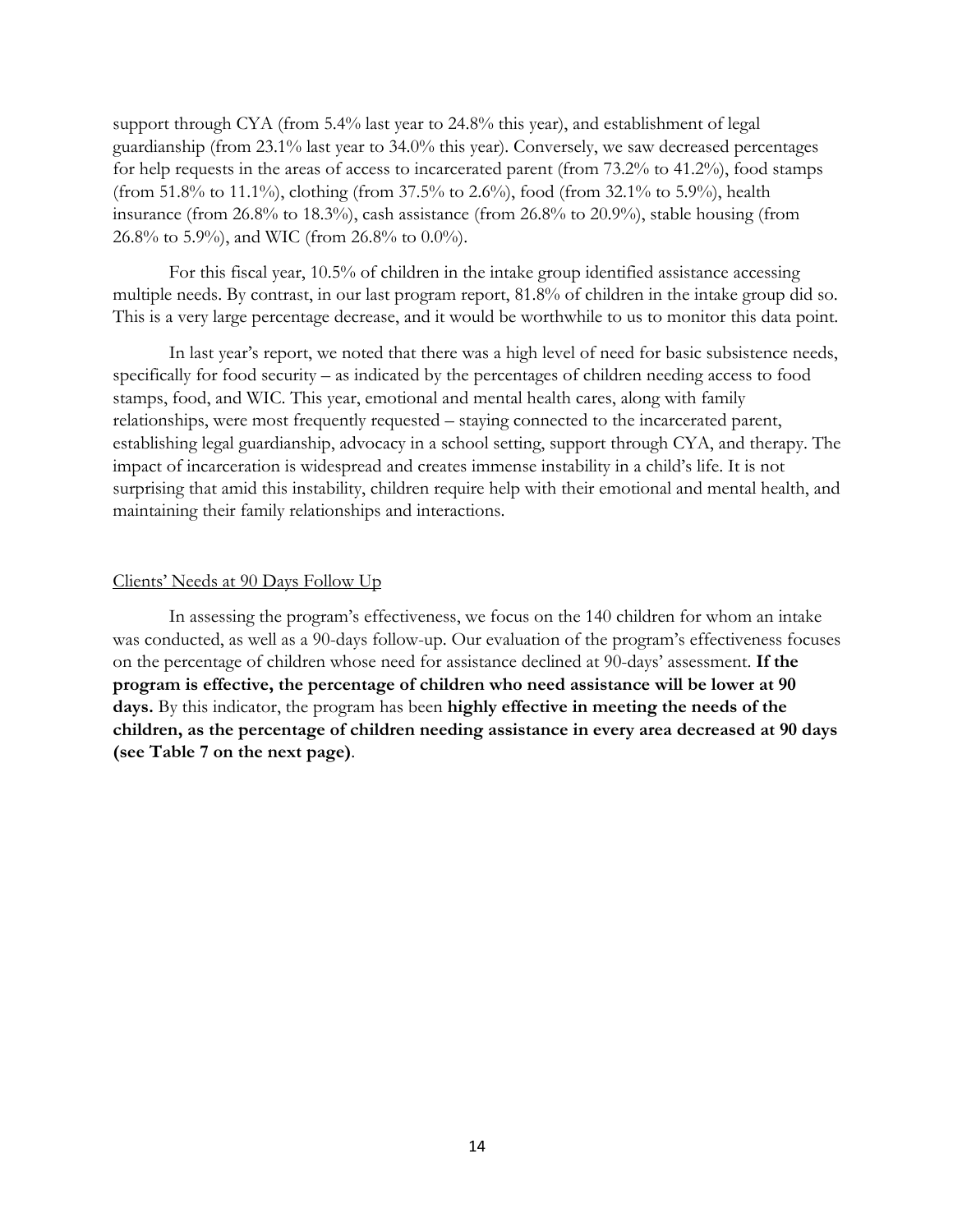# **Table 7 Children's Needs Assessments at Intake and at 90-Days for 2019-2020 (n=140)**

| Need                                 | Intake                      | 90 Days                       | Outcome         |
|--------------------------------------|-----------------------------|-------------------------------|-----------------|
| Access to incarcerated parent        | 63 (45.0%)                  | 7 $(5.0\%)$                   | <b>IMPROVED</b> |
| Establishment of legal guardianship  | 49 (35.0%)                  | $(0.0\%)$<br>$\theta$         | <b>IMPROVED</b> |
| Access to therapy                    | 35 $(25.0\%)$               | $(0.0\%)$<br>$\boldsymbol{0}$ | <b>IMPROVED</b> |
| Access to cash assistance            | 32 (22.9%)                  | $(0.0\%)$<br>$\theta$         | <b>IMPROVED</b> |
| Access to support through CYA        | 31 (22.1%)                  | $(0.0\%)$<br>$\overline{0}$   | <b>IMPROVED</b> |
| Access to advocacy in school setting | 28 $(20.0\%)$               | 25 (17.9%)                    | <b>IMPROVED</b> |
| Access to health insurance           | 28 (20.0%)                  | $(0.0\%)$<br>$\theta$         | <b>IMPROVED</b> |
| Access to food stamps                | 17 $(12.1\%)$               | $(0.0\%)$<br>$\overline{0}$   | <b>IMPROVED</b> |
| Access to primary care physician     | $10(7.1\%)$                 | $(0.0\%)$<br>$\overline{0}$   | <b>IMPROVED</b> |
| Access to food                       | $(6.4\%)$<br>9              | $(2.9\%)$<br>4                | <b>IMPROVED</b> |
| Access to parenting classes          | $(6.4\%)$<br>9              | $(0.0\%)$                     | <b>IMPROVED</b> |
| Access to stable housing             | $(6.4\%)$<br>9              | $(2.9\%)$<br>4                | <b>IMPROVED</b> |
| Access to clothing                   | $(2.9\%)$                   | $(0.0\%)$<br>$\overline{0}$   | <b>IMPROVED</b> |
| Access to domestic violence services | $(1.4\%)$<br>2              | $(0.0\%)$<br>$\theta$         | <b>IMPROVED</b> |
| Access to WIC                        | $(0.0\%)$<br>$\overline{0}$ | $(0.0\%)$<br>$\theta$         | <b>IMPROVED</b> |
| More than one service requested      | 16 $(11.4\%)$               | $0 \quad (0.0\%)$             | <b>IMPROVED</b> |

(Number of Children Whose Caregivers Requested Access to Service; Percentages in parentheses)

Of note, the percentage of children whose caregivers requested access to multiple services has improved significantly – declining from 16 (11.4%) to 0 (0.0%). We also see high levels of improvement in helping children gain access to their incarcerated parent (a decline from 63 (45.0%) to 7 (5.0%)), establishing legal guardianship (a decline from 49 (35.0%) to 0 (0.0%)), therapy (from 35 (25.0%) to 0 (0.0%)), cash assistance (from 32 (22.9%) to 0 (0.0%)), support through CYA (from 31 (22.1%) to 0 (0.0%), health insurance (from 28 (20.0%) to 0 (0.0%)), and food stamps (from 17  $(12.1\%)$  to  $(0.0\%)$ .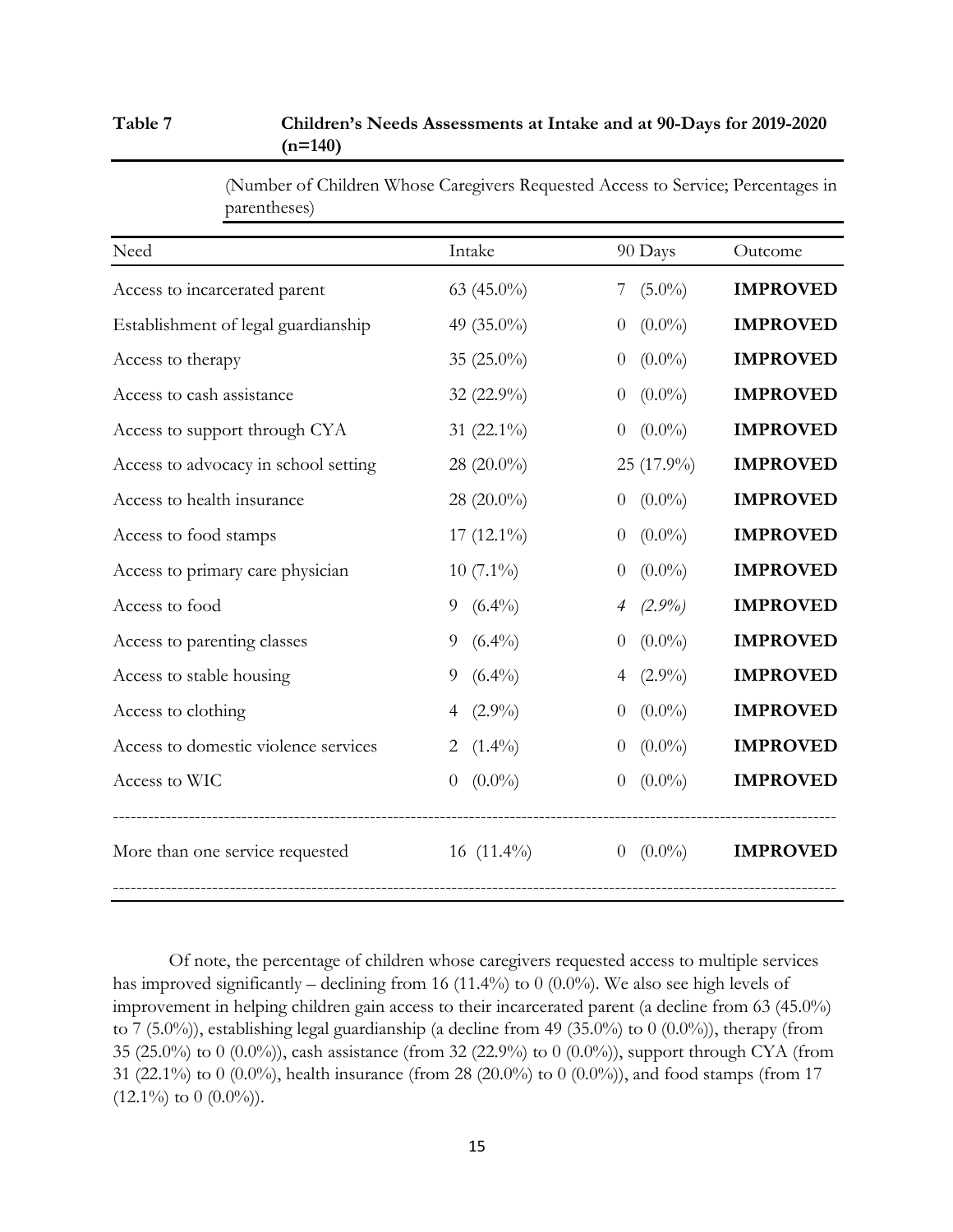We note three areas where there were, relatively, smaller percentage decreases. First and most noteworthy is assistance in securing advocacy in a school setting – a decline from 28 (20.05%) to 25 (17.9%). This evaluation covers July 2019 through June 2020, and it must be noted that inperson schooling was disrupted in March 2020 due to the global COVID-19 pandemic. Given the challenges of in-person schooling during this time period, it is not surprising that securing advocating in a school setting presented its challenges. The other two areas are food (from 9 (6.4%) to 4 (2.9%)) and stable housing (from 9 (6.4%) to 4 (2.9%)). While these percentage decreases are relatively smaller, we must note that the number of clients requesting assistance in these areas are very small to begin with.

#### Retention in the FSA Program

At 90 days, 140 (91.5%) of the 153 children served at intake maintained contact with the FSA. We highly commend this extraordinary program retention rate, especially when there is only one staff member maintaining contact with the intake group. What happened to the 13 (8.5%) children who had lost contact (see Figure 15 below)?



Of these 13 children, we have no information for three of them. Of the remaining 10 children, 2 (20%) indicated that they were no longer interested in working with the FSA program. The FSA was unable to contact 10 (80.0%) of the children (the FSA makes three attempts to contact the client). Since we began conducting program evaluations of the FSA program, we have continually noted the extraordinary demands placed on the county's sole Family Services Advocate. The data for 2019–2020 once again support our assertion – it is simply not feasible, for one staff member, to have the time to continually attempt to contact the children and their primary caregivers. In addition to the caseload for the current fiscal year, it is important to remember that the FSA also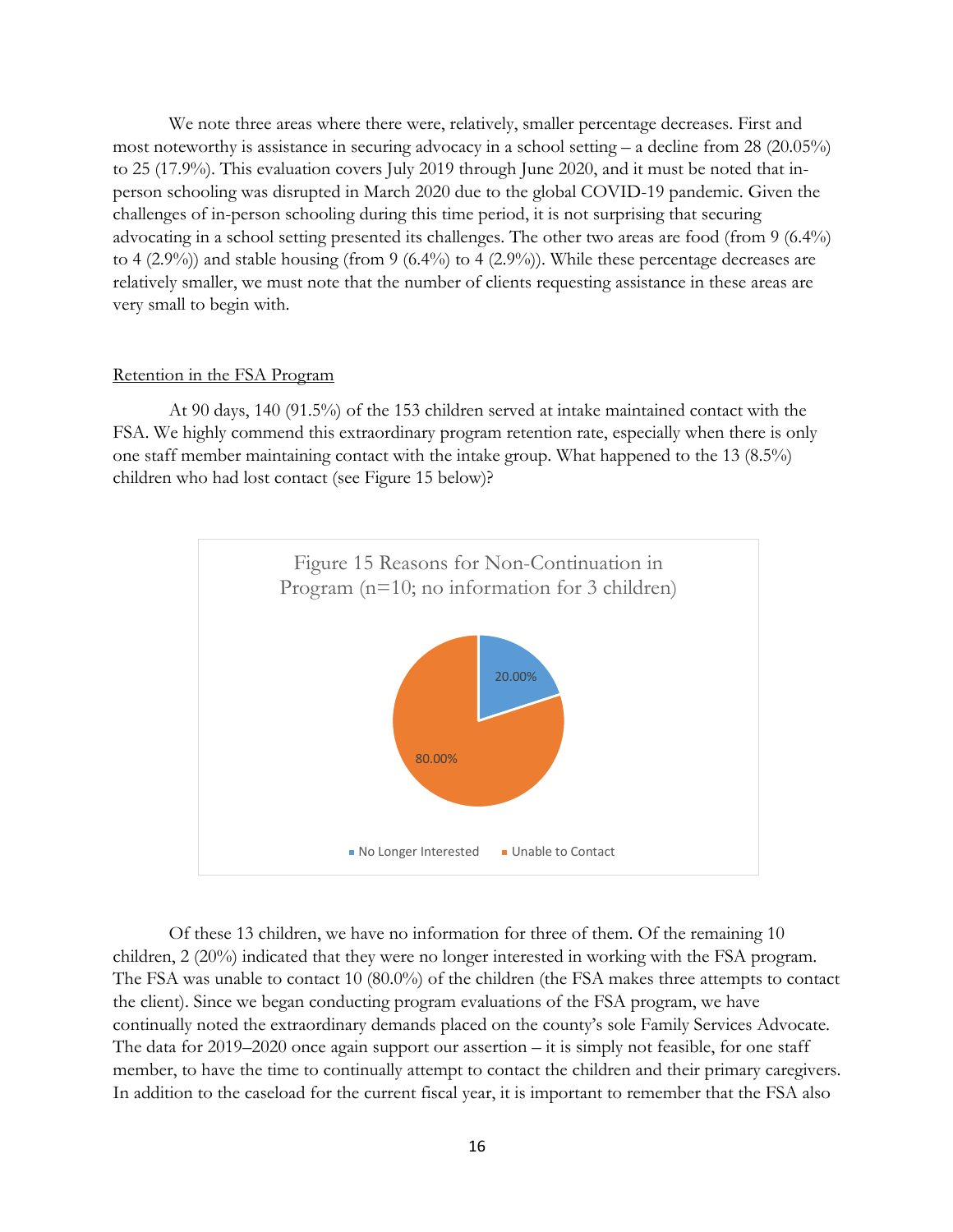continues to work with clients from previous fiscal years. We continue to recommend that additional resources be provided for the program to assist with contacting referrals, as well as to assist with follow up post-intake.

#### **RECOMMENDATIONS AND FUTURE DIRECTIONS**

Our first recommendation, which we have proposed in every single program evaluation, is that this program clearly requires more resources and more staffing. It is evident that there is great need for this program in the county, and it is becoming more and more difficult to put this all on the shoulders of one staff member, despite the outstanding job that she is doing. In conversations with the FSA staff member, it is also clear that the services she provides for her clients go beyond what is measured in the current needs assessment.

Thus, our second recommendation is that we conduct an annual review (and if needed, a revision) of the needs assessment instrument, to ensure that we are capturing accurately both the workload of the FSA staff member and the needs of children with incarcerated parents in this county. This annual review of the needs assessment could further give us an opportunity to refine the measures we are currently using. For instance, we might be able to record how children are maintaining contact with their incarcerated parent – through visits, letters, and/or phone calls. This would help provide us with a clearer understanding of the efficacy of various ways of maintaining contact with the incarcerated parent. We could also, for example, record the specific types of issues with which children require therapeutic assistance. It has become axiomatic to state that children with incarcerated parents experience severe mental health challenges. However, we know also that these challenges run the gamut, and children could be better served if we could more clearly identify their mental health needs and challenges. A child who has a warm and positive relationship with their incarcerated parent probably has very different mental health challenges than a child who has an estranged relationship with their incarcerated parent.

Third, given that we have now conducted this program evaluation for several years now, it might be an appropriate time to begin the process of longitudinal comparison. Such comparison will give us a broader picture of how the program's clientele and their needs and the demographics of children with incarcerated parents county-wide have changed over time.

Finally, we are aware that we continue to measure one specific measure of program effectiveness – that of whether children's access to services have been met. While this is an important measure of program effectiveness, it is important to hear from the clients themselves. Ideally, we should collect data from the children themselves – the clients in this program. Several established scales and measurements already exist which aim at assessing children's mental and emotional wellness. We could adopt and/or modify one of these scales and conduct assessments of our clients' mental and emotional well-being. Conducting assessments of children's mental and emotional well-being can be quite problematic – since the children are minors and constitute a "protected population" in terms of research ethics, not to mention that we would be collecting sensitive data. A compromise might be to survey their primary caregiver. We should survey primary caregivers about their experiences in working with the FSA, and their perceptions of the assistance they have received. We should also survey primary caregivers on their perceptions of how the